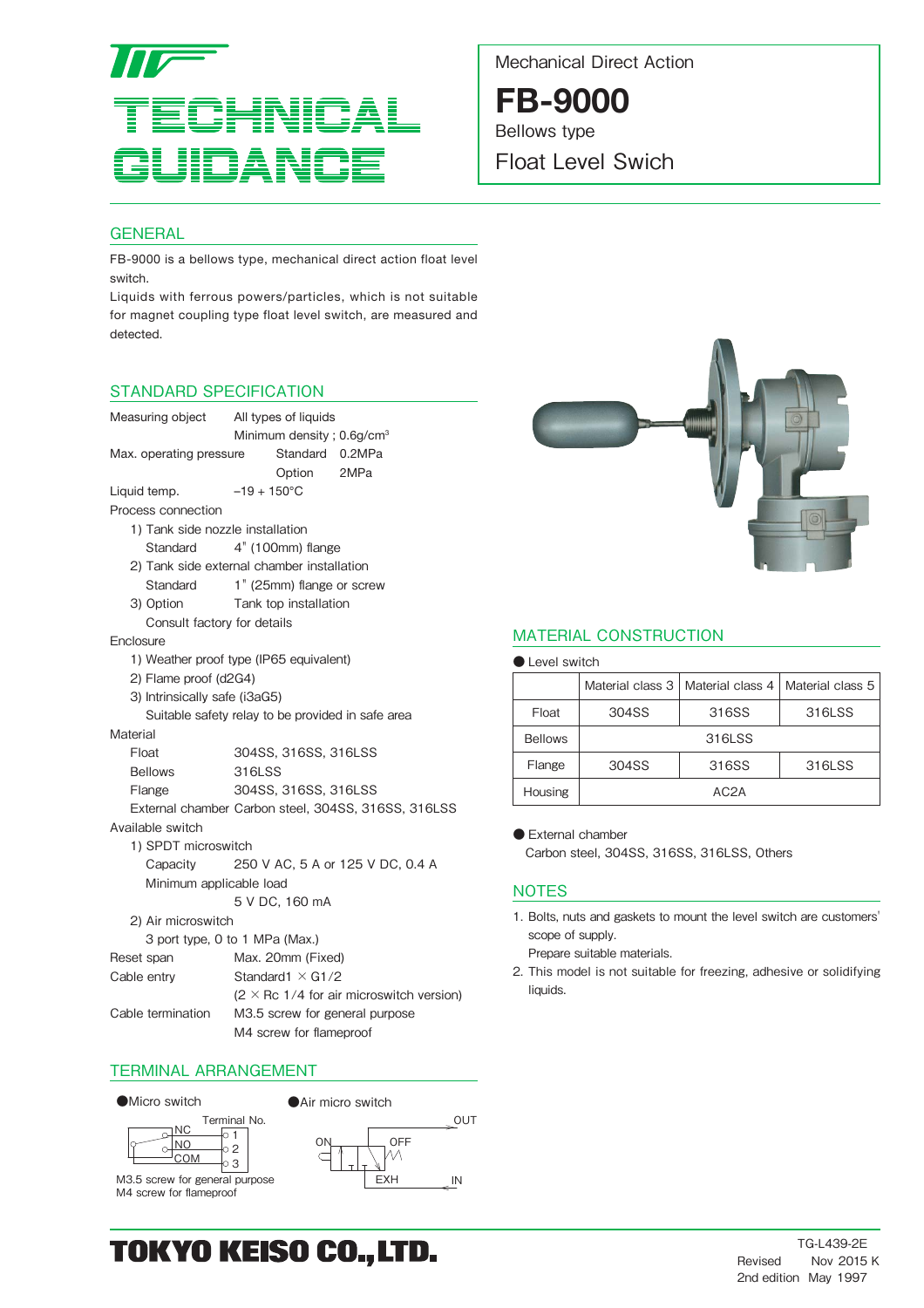# MODEL CODE

| FB-909<br>Description |                                                           |                                                   |           |   |                |   |                |              |                                              |                     |                                                 |                  |                                               |                                                                |                                                  |
|-----------------------|-----------------------------------------------------------|---------------------------------------------------|-----------|---|----------------|---|----------------|--------------|----------------------------------------------|---------------------|-------------------------------------------------|------------------|-----------------------------------------------|----------------------------------------------------------------|--------------------------------------------------|
|                       | Pressure                                                  | $\mathbf{1}$                                      |           |   |                |   |                |              |                                              |                     |                                                 |                  |                                               |                                                                | 0.2MPa                                           |
|                       | rating                                                    | $\overline{2}$                                    |           |   |                |   |                |              |                                              |                     |                                                 |                  |                                               |                                                                | 2.0MPa                                           |
|                       |                                                           |                                                   | W         |   |                |   |                |              |                                              |                     |                                                 |                  |                                               |                                                                | Weather proof                                    |
|                       |                                                           |                                                   | <b>WP</b> |   |                |   |                |              |                                              |                     |                                                 |                  |                                               |                                                                | Weather proof with JISF15b glands*               |
|                       |                                                           |                                                   | E         |   |                |   |                |              |                                              |                     |                                                 |                  |                                               |                                                                | Plame proof (d2G4)                               |
|                       | Construction                                              | EP                                                |           |   |                |   |                |              |                                              |                     |                                                 |                  |                                               | Plame proof (d2G4) with flame proof cable glands*              |                                                  |
|                       |                                                           |                                                   | S         |   |                |   |                |              |                                              |                     |                                                 |                  |                                               |                                                                | Intrinsically safe (i3aG5,safety relay provided) |
|                       |                                                           |                                                   |           |   |                |   |                |              |                                              |                     |                                                 |                  |                                               | Intrinsically safe (i3aG5, safety relay provided) with JISF15b |                                                  |
|                       |                                                           | <b>SP</b>                                         |           |   |                |   |                |              |                                              |                     |                                                 |                  |                                               | glands <sup>*</sup>                                            |                                                  |
|                       |                                                           |                                                   |           |   | 3              |   |                |              |                                              |                     |                                                 |                  |                                               |                                                                | Material class 3                                 |
|                       |                                                           |                                                   |           |   | $\overline{4}$ |   |                |              |                                              |                     |                                                 |                  |                                               |                                                                | Material class 4                                 |
|                       | Material class                                            |                                                   |           | 5 |                |   |                |              |                                              |                     |                                                 |                  |                                               | Material class 5                                               |                                                  |
|                       | $\overline{z}$                                            |                                                   |           |   | Others         |   |                |              |                                              |                     |                                                 |                  |                                               |                                                                |                                                  |
|                       |                                                           | $\mathbf{1}$                                      |           |   |                |   |                |              |                                              | Standard 4" (100mm) |                                                 |                  |                                               |                                                                |                                                  |
|                       | Level switch<br>Connection flange standard<br>$\mathsf Z$ |                                                   |           |   |                |   |                |              |                                              | Others (Min.100mm)  |                                                 |                  |                                               |                                                                |                                                  |
|                       |                                                           |                                                   |           |   |                | 1 |                |              |                                              |                     |                                                 |                  |                                               | JIS5K                                                          |                                                  |
|                       |                                                           |                                                   |           |   |                |   | 2              |              |                                              |                     |                                                 |                  |                                               |                                                                | JIS10K                                           |
|                       |                                                           |                                                   |           |   |                |   | 3              |              |                                              |                     |                                                 |                  |                                               |                                                                | JIS20K                                           |
|                       |                                                           |                                                   |           |   |                |   | $\overline{4}$ |              |                                              |                     |                                                 |                  |                                               |                                                                | <b>ANSI#150</b>                                  |
|                       | Flange rating                                             |                                                   |           |   |                |   | 5              |              |                                              |                     |                                                 |                  |                                               |                                                                | <b>ANSI#300</b>                                  |
|                       |                                                           |                                                   |           |   |                |   | 6              |              |                                              |                     |                                                 |                  |                                               |                                                                | JPI#150                                          |
|                       |                                                           |                                                   |           |   |                |   | $\overline{7}$ |              |                                              |                     |                                                 |                  |                                               |                                                                | JPI#300                                          |
|                       |                                                           |                                                   |           |   |                |   | Ζ              |              |                                              |                     |                                                 |                  |                                               |                                                                | Others                                           |
|                       |                                                           |                                                   |           |   |                |   |                | 1            |                                              |                     |                                                 |                  |                                               |                                                                | Standard SPDT microswith                         |
|                       | Type of switch                                            |                                                   |           |   |                |   |                | $\mathbf{2}$ |                                              |                     |                                                 |                  |                                               |                                                                | Air microswitch (weather proof only)             |
|                       |                                                           |                                                   |           |   |                |   |                | Z            |                                              |                     |                                                 |                  |                                               |                                                                | Others                                           |
|                       |                                                           |                                                   |           |   |                |   |                |              | H                                            |                     |                                                 |                  |                                               |                                                                |                                                  |
|                       | Alarm                                                     |                                                   |           |   |                |   |                |              | L                                            |                     |                                                 |                  |                                               |                                                                | High<br>Low                                      |
|                       |                                                           |                                                   |           |   |                |   |                |              |                                              |                     | 0                                               |                  |                                               |                                                                | No external chamber provided                     |
|                       |                                                           |                                                   |           |   |                |   |                |              |                                              |                     |                                                 |                  |                                               |                                                                |                                                  |
|                       |                                                           |                                                   |           |   |                |   |                |              |                                              |                     | $\mathbf{1}$<br>$\mathbf{2}$                    |                  |                                               |                                                                | Carbon steel                                     |
|                       | Chamber material                                          |                                                   |           |   |                |   |                |              |                                              |                     | $\overline{3}$                                  |                  |                                               |                                                                | 304SS<br>316SS                                   |
|                       |                                                           |                                                   |           |   |                |   |                |              |                                              |                     | Z                                               |                  |                                               |                                                                |                                                  |
|                       |                                                           |                                                   |           |   |                |   |                |              |                                              |                     |                                                 |                  |                                               |                                                                | Others                                           |
|                       |                                                           |                                                   |           |   |                |   |                |              |                                              |                     |                                                 | 0                |                                               |                                                                | No external chamber provided                     |
|                       |                                                           |                                                   |           |   |                |   |                |              |                                              |                     |                                                 | 1                |                                               |                                                                | 1"SW                                             |
|                       |                                                           |                                                   |           |   |                |   |                |              |                                              |                     |                                                 | $\overline{2}$   |                                               |                                                                | Rc1                                              |
|                       |                                                           |                                                   |           |   |                |   |                |              |                                              |                     |                                                 | 3                |                                               |                                                                | 1BJIS10KRF                                       |
|                       | Connection size and rating                                |                                                   |           |   |                |   |                |              |                                              |                     |                                                 | 4                |                                               |                                                                | 1BJIS20KRF                                       |
| chamber               | 5<br>6<br>7                                               |                                                   |           |   |                |   |                |              |                                              |                     |                                                 |                  |                                               | 1"ANSI#150                                                     |                                                  |
|                       |                                                           |                                                   |           |   |                |   |                |              |                                              |                     |                                                 |                  |                                               | 1"ANSI#300                                                     |                                                  |
| $\overline{\sigma}$   |                                                           |                                                   |           |   |                |   |                |              |                                              |                     |                                                 |                  |                                               | 1BJPI#150                                                      |                                                  |
| Extermin              |                                                           |                                                   |           |   |                |   |                |              |                                              |                     |                                                 | 8                |                                               |                                                                | 1BJPI#300                                        |
|                       |                                                           |                                                   |           |   |                |   |                |              |                                              |                     |                                                 | Z                |                                               |                                                                | Others                                           |
|                       |                                                           |                                                   |           |   |                |   |                |              |                                              |                     |                                                 |                  | 0                                             |                                                                | No external chamber provided (No gasket)         |
|                       |                                                           |                                                   |           |   |                |   |                |              |                                              |                     |                                                 |                  | 2                                             |                                                                | PTFE (V#7020 or equ.)                            |
|                       |                                                           | Gaskets between level switch and external chamber |           |   |                |   |                |              |                                              |                     | 4                                               |                  | PTFE (V#7030 or equ.)                         |                                                                |                                                  |
|                       |                                                           |                                                   |           |   |                |   |                |              |                                              |                     |                                                 | 5                |                                               | METAL WOUND (V#8591 304SS or equ.)                             |                                                  |
|                       |                                                           |                                                   |           |   |                |   |                |              |                                              |                     |                                                 |                  | 6                                             |                                                                | METAL WOUND (V#8591 316SS or equ.)               |
|                       |                                                           |                                                   |           |   |                |   |                |              |                                              |                     |                                                 | Z                |                                               | Others                                                         |                                                  |
|                       |                                                           |                                                   |           |   |                |   |                |              |                                              |                     |                                                 |                  |                                               | 0 No external chamber provided                                 |                                                  |
|                       | Bolts, nuts between level switch and external chamber     |                                                   |           |   |                |   |                |              |                                              |                     |                                                 | $\mathbf{1}$     | SS400 / SS400 (Unavailable for vortex gasket) |                                                                |                                                  |
|                       |                                                           |                                                   |           |   |                |   |                |              |                                              |                     | 2                                               | <b>SNB7/S45C</b> |                                               |                                                                |                                                  |
|                       |                                                           |                                                   |           |   |                |   |                |              |                                              |                     | 3 304SS / 304SS (Unavailable for vortex gasket) |                  |                                               |                                                                |                                                  |
|                       |                                                           |                                                   |           |   |                |   |                |              |                                              |                     |                                                 |                  |                                               |                                                                | 4 A193-B7/A194-2H                                |
|                       |                                                           |                                                   |           |   |                |   |                |              |                                              |                     |                                                 |                  |                                               |                                                                | Z Others                                         |
|                       |                                                           |                                                   |           |   |                |   |                |              | * : Cable diameter to be specified for order |                     |                                                 |                  |                                               |                                                                |                                                  |